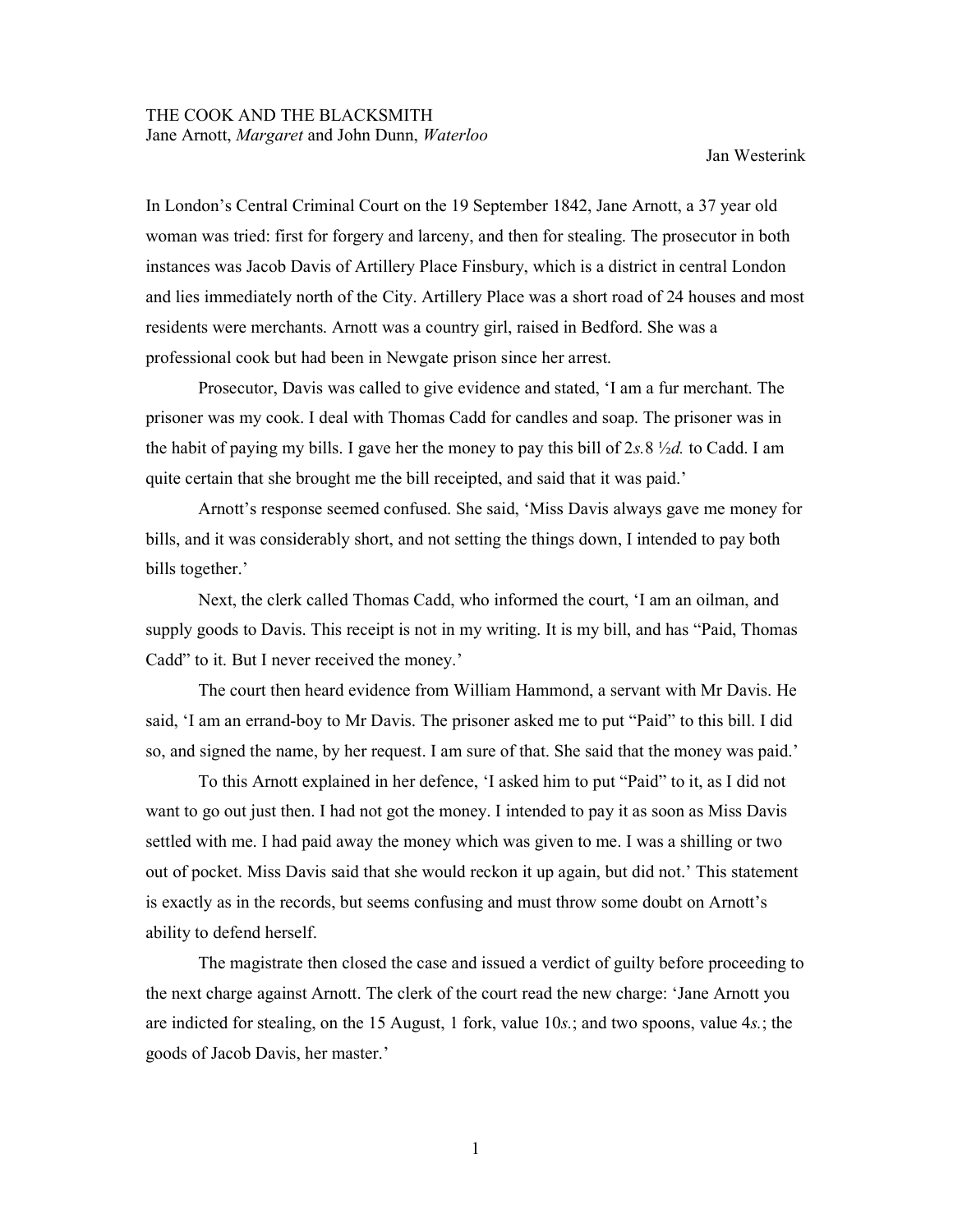After the charge was read, the magistrate asked Mr Davis to present his case. He said, 'About the 15 August I missed a fork and two spoons. I had seen them a month or six weeks before. These now before the court are them.'

Responding to this, Arnott stated, 'Miss Davis, some weeks ago said, "I have been to get some forks out. I lent some silver ones a short time ago, and I am afraid they have returned a plated fork instead of a silver one."' She continued, 'Since I have left the prosecutor's employ, they say two forks were lost.'

 Next, Morris Davis and Rosanna Harriss were called next to give evidence. Morris Davis stated that he was the prosecutor's son and could identify the two spoons shown in evidence as belonging to his family by the engravings on them. Then Rosanna Harris was questioned and she stated, 'I live with Mr Davis. Some time ago our cook inquired for a fork and spoon to make something for Miss Davis, which I gave her. She said she should want them for some days, and did not wish Miss Davis to know what she was going to make. Then when we had company to dinner, I asked for them. She gave me a fork and told me the spoon was so dirty I could not have it. She gave me the fork, but on counting the plate I found one missing. The plate is under my care. She gave me back a fork which I supposed to be the one I had given her, and an hour after she left.'

 The court then heard from Henry Wilson and John Norris, who work for Mr Sowerby, a pawnbroker. Wilson stated that, on 16 August, the prisoner pawned the fork for 4s. The next to give evidence was John Norris and he stated that, on 13 August, he took a spoon in pawn but could not recollect who gave it to him.

 In her defence Arnott claimed that, 'I used the old spoons, and when I wanted one I asked for it. I know nothing about it.' But the court did not accept her plea of innocence and, on 19 September 1842, she was found guilty and sentenced to transportation for seven years.

It was not long before Jane Arnott was sent to the Margaret, a convict transport moored at Deptford. She was just one of a cargo of 160 women who were to be sent to Van Diemen's Land. McAvoy was the ship's surgeon from 8 November 1842, so it is likely that Jane joined the ship in early November and celebrated Christmas 1842 on board. A report on the *Margaret* appeared in the Hobart Courier on 2 June 1843:

The Margaret, female convict ship, the arrival of which has been so long eagerly anticipated, was lying off the Royal Arsenal at Woolwich, on 28<sup>th</sup> December, waiting for sailing orders for Van Diemen's Land. The females, to the number of 160, were supplied on Christmas Day with a large piece of plum-pudding and a gill of wine each, in addition to their usual allowance of fresh beef and good broth. One of the number – a female convict from Liverpool – has been appointed to act as boatswain, and it was pleasing, say the English journal from which we take this account, 'to witness her take her whistle from her bosom and pipe the others to dinner.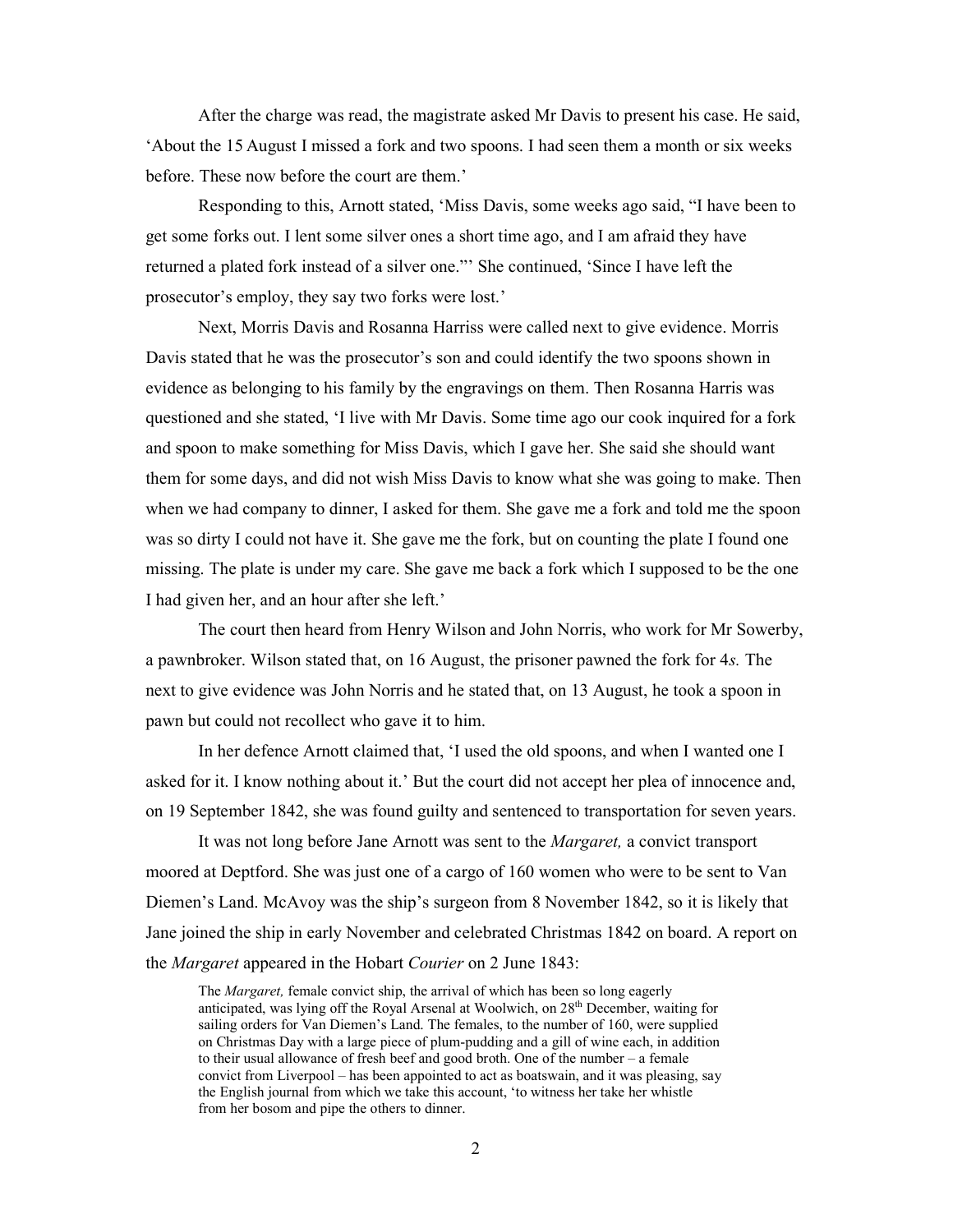The Margaret was built at Chepstow in 1829, and in Lloyd's Register it was rated 'A1'. Naval authorities examined convict transports to ensure a reasonably high standard of seaworthiness – however, both surgeons on this journey (McAvoy and Mould) complained of damp and leaks. Originally the *Margaret* sailed on 5 February 1843, but suffered storm damage, and had to put back to port for repairs.

On board, Jane would have been assigned to a mess of six women, based on similarity of age and criminality. Elizabeth Fry agitated for the employment of suitable ladies as matrons to be in charge of females in prisons and on transports. She believed that women were more competent to judge their own sex than men. There is a record of a matron on the Margaret – the surgeon's report on convict, Ann Appleyard, describes her as 'Bad, extremely insolent to the Matron.' It was usual for the women on board to be given chores: some to cook, others to clean. It is likely that Jane's skills meant that she was given cooking duties. This would ensure that she had better access to food than did some of the other women. Therefore, she was may have been envied by some.

The *Margaret's* ship's surgeon journal comes in two parts: written by McAvoy and later by Mould – both complained about conditions. An idea of what the atmosphere was like on board can be gained from the surgeon's records. Four women died before the *Margaret* reach the Cape of Good Hope and McAvoy's general remarks at the end of his service show that the voyage was distressing. He wrote:

Indisposition prevented me filling this Journal, but, I have given the most prominent diseases, and it is a cause of regret that in the cases which terminated fatally I was not able to pay them the attention required. They were aggravated if not called into action by the wet and leaky state of the ship. … The passage to the Cape of Good Hope was long & protracted, the wind unfavourable added to the wet & leaky state of the Ship made it anything but comfortable.

Surgeon John Mould took over for the journey from the Cape. He complained about 'moisture from the Prison Deck and the beds of the Convicts being frequently wetted by leakage.'

The ship arrived in Hobart on 19 July1843 and the women remained on board until they could be checked for illness and their details recorded. Once officials were satisfied they were sent to a house in Liverpool Street, opposite the hospital, which had formerly been a nursery. That nursery had recently been closed following scandals about levels of care.

The surgeon's report on Jane was 'good'. She was single, childless and a cook, which would make her a relatively attractive employee. On10 July 1845, she was in the employ of a Mr Bristow and may have been with him for some time. He complained of her being drunk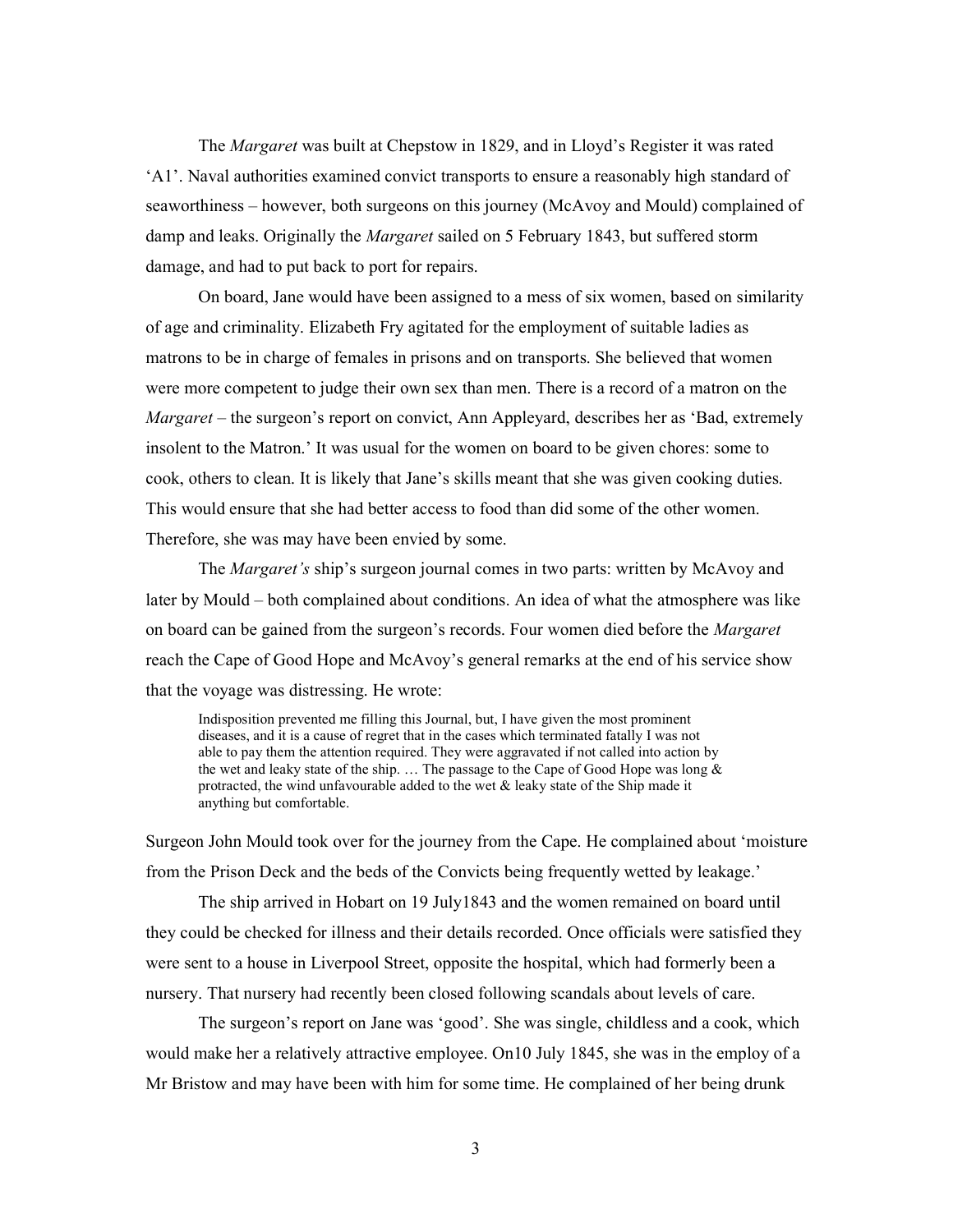and she was sentenced to 14 days solitary confinement. This is the only misdemeanour on her record, so life must have been relatively uneventful.

 On 5 September 1845, she sought permission to marry John Dunn, a convict from the Waterloo, who had arrived in Hobart on 3 March 1835. Although she was recorded as age 37 at her trial in London, at the time of her wedding she stated that she was a spinster and gave her age as 35. John was 34 and his occupation was blacksmith and groom. He came from County Farmanagh in Northern Ireland but, on 3 March 1834, he was court martialled in Waterloo, Lower Canada for desertion. His sentence was 'life'.

At that time, the British were having difficulties with their Canadian colony. There were French speaking areas and those citizens did not take kindly to British rule. Also, many farmers had been subsistence farming and, after 1820, a series of poor harvests caused by soil exhaustion and pests reduced many to near starvation, meanwhile the English continually raised rents. There were threats of uprising and, mindful of the loss of the United States, the British were at pains to ensure control of this part of their empire.

 Ireland was no better. In the 1830s, many lived in abject poverty. There was a drift of the labouring classes to the city and machines were taking over some of the labouring jobs. The British army recruited heavily in Ireland and, by 1830, 42 per cent in the army were Irish. How and why John Dunn came to be in Canada and why he deserted is unknown. Did he join the army to escape poverty in Ireland? Was he seeking adventure? Was he press-ganged?

He was a complex character and, though the ship's surgeon described him as 'quiet and orderly', he showed a streak of rebellion. In Hobart as a convict he had charges from 1835 on for drinking and disobeying orders. There were many sentences for hard labour and even one for 24 lashes in February 1836, for 'telling a falsehood to the gatekeeper'. By 1839 there were more charges for absconding, disobedience and disturbing the peace. For most of those years he worked hard and, in the main, kept to his trade as a blacksmith. John's Ticket of Leave was granted on 22 September 1843.

 The couple were married on 1 October 1845 at St Georges Church of England in Battery Point. They must have made a striking couple: John was very tall for that time at just over 6 feet (he would have towered over many of Hobart's citizens); Jane was closer to average height for the time, being an inch over 5 feet. While she was pale and slight, he was tall, blue-eyed with dark brown hair, eyebrows and whiskers. Given his trade, he probably also had broad shoulders and muscled arms from working the forge.

 By 1847, Jane's fortunes were looking up and on 16 February 1847 she was granted her Ticket of Leave. Later, on 26 October 1849, she was granted her Certificate of Freedom.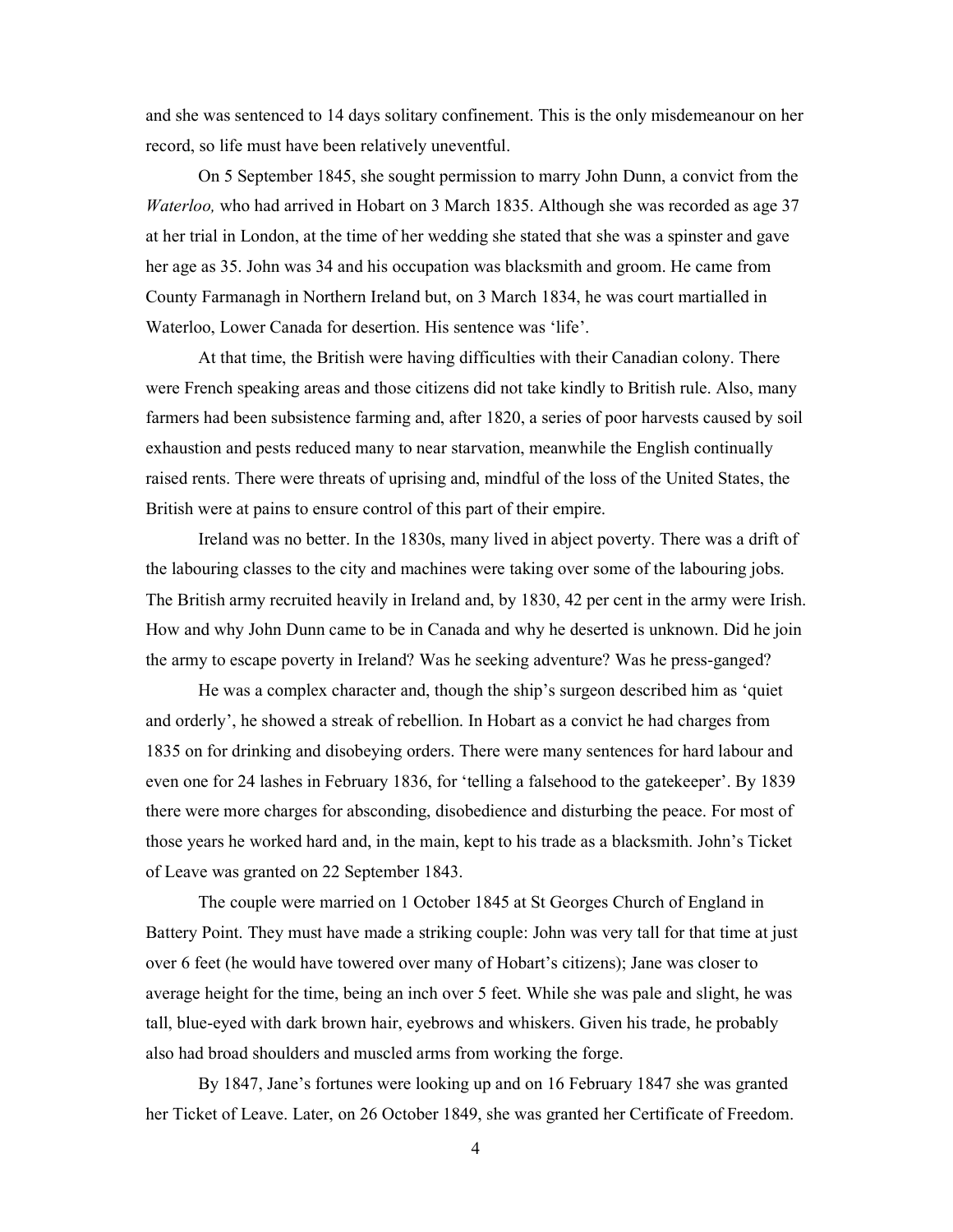Life must have become quite ordinary for nearly twenty years, until the evening in August 1867 when they were living in a small dwelling at Oyster Cove and entertained guests to dinner. John was probably still working as a blacksmith but Jane's occupation may well have become 'housewife'.

On Sunday 5 August, John and Jane had three guests: a married couple, George and Maria Langley (also residents of Oyster Cove), and James Thompson. It was probably cold outside as the night temperature in Hobart in August is around 5 degrees Celsius. Inside, the room was warmed by a fire and there was a small lamp shedding light. The house was small and Langley was later to refer to the home as a 'hut'. Given Jane's profession as a cook, it is likely that the meal was tasty. All five had been drinking, although later George claimed that he and Maria had not. Just how much alcohol had been consumed is uncertain.

 As the evening wore on, perhaps overcome by the wine and food, John fell asleep on the floor near the door, while Jane and Maria relaxed on the sofa by the fire. Then, between 9 and 10 o'clock George saw John wake, stand and ask, 'Where is my Jane?'

Jane replied, 'I am here, Dunn dear.'

Next George saw John take a hammer from behind the door and throw it away as he muttered, 'Damned rubbish'. The hammer struck Jane on the forehead and she became insensible. As she collapsed, George heard Jane moan, 'Oh my.'

John exclaimed, 'Have I done it, Janey, Dear?' He rushed over and grabbed her by the legs to pull her off the sofa. As he struggled he said, 'Let me put my wife to bed.'

Although in the room, Thompson did not see John throw the hammer. But when he realised that Jane was injured he left to fetch Constable Dore. George (and probably Maria) stayed with the Dunns.

Dr Smith visited Jane on Monday, but she was insensible. She did not recover consciousness and died on Tuesday morning at around a quarter to 9.

On 12 August 1867 an inquest into her death was held at Mr Scullthorpe's Beach Hotel, Little Oyster Cove. This hotel was probably what was known as the Beach Tavern on Sandy Bay Road, close by the water. It was a solid two-storey Georgian style inn with a central front door and portico. It was well known in the district and the first recorded Australian game of lawn bowls was played there in 1845. The coroner was J.H. Daldy. A small jury were empanelled and John Dunn was in the custody of Mr Scott from Brown's River. James Langley gave evidence and, under cross-examination, agreed that he didn't think John threw the hammer in any particular direction, but towards the sofa where his wife was sitting, which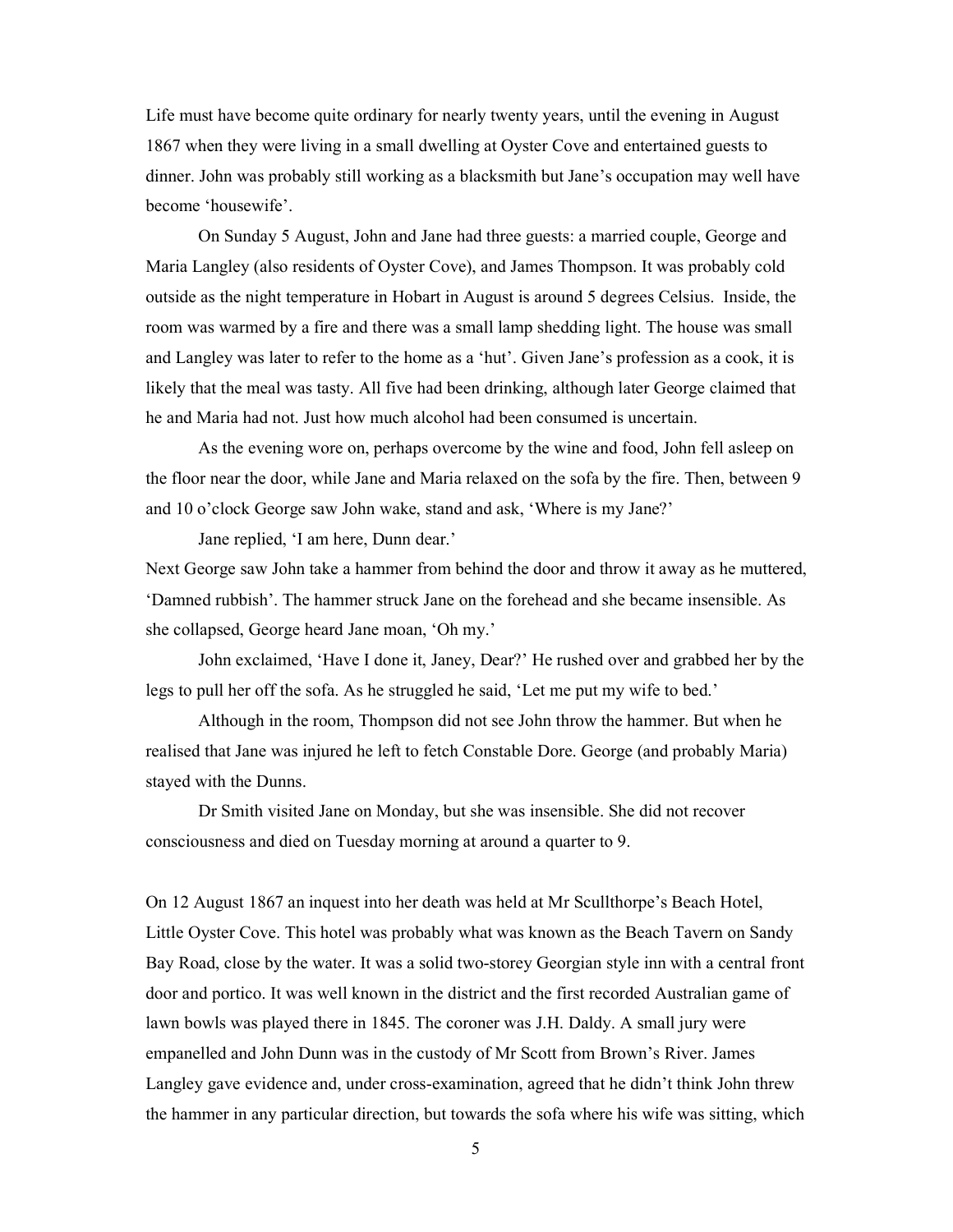was about ten or twelve feet away from him. John said that he wondered whether it may have hit the wall and bounced onto Jane. He said that he had never known John and Jane to be anything other than on good terms. His evidence was corroborated by his wife and also by James Thompson. When questioned, Thompson stated that he was at the house for dinner and that the couple appeared on friendly terms – he added that he did not hear them quarrel that day. The first he knew of the incident was when he saw Jane was bleeding. Thompson went on to say that he saw Jane again early on Tuesday morning, around a quarter to seven and that she was still insensible.

When Dr Smith gave evidence he said that he had seen Jane on Monday afternoon about 4 o'clock when she was in a coma. After her death he performed a post mortem and found that there were no external marks of violence on the body with the exception of a deep lacerated wound on the top of her head and on the forehead, extending to the corner of the left eye with swelling and discoloration around it. He found that the brain cavity was congested with blood; that she had long standing disease of the lungs; the heart was enlarged and the liver was greatly congested with blood. Her stomach contained a considerable quantity of fluid and a small quantity of undigested food. He concluded that she met her death from the wound on her forehead and from no other cause. Dr Smith was asked if, in his opinion, the wound could have been caused by the victim falling off the sofa and striking her head on the hob stone. He answered, 'No.'

Constable Dore presented the court with a plan of the room and under crossexamination, contradicted George Langley's evidence that he and his wife were sober when he said, 'They all appeared to be muddled by drink, but they were collected enough to state what had occurred.' He emphasised his point as he said, 'Mrs Langley was not sober.'

Dunn again took the stand and explained that his wife had fallen on a hob-stone and that was how the injury occurred. Then several men came forward as character witnesses for Dunn: Dr Crowther said that he'd known him for ten years and that he was a humane and inoffensive man; William Ward said he'd known him for fourteen years and that he was of good character; Michael Hay also claimed that John was of good character.

After retiring for a time for consideration, the jury returned a verdict of manslaughter against John Dunn. John was then taken to town by police boat, under a coroner's warrant, to await trial.

In the Supreme Court on 9 September 1867, John Dunn was charged with Jane's murder. He pleaded 'not guilty'. However, he was found guilty and was remanded until the

6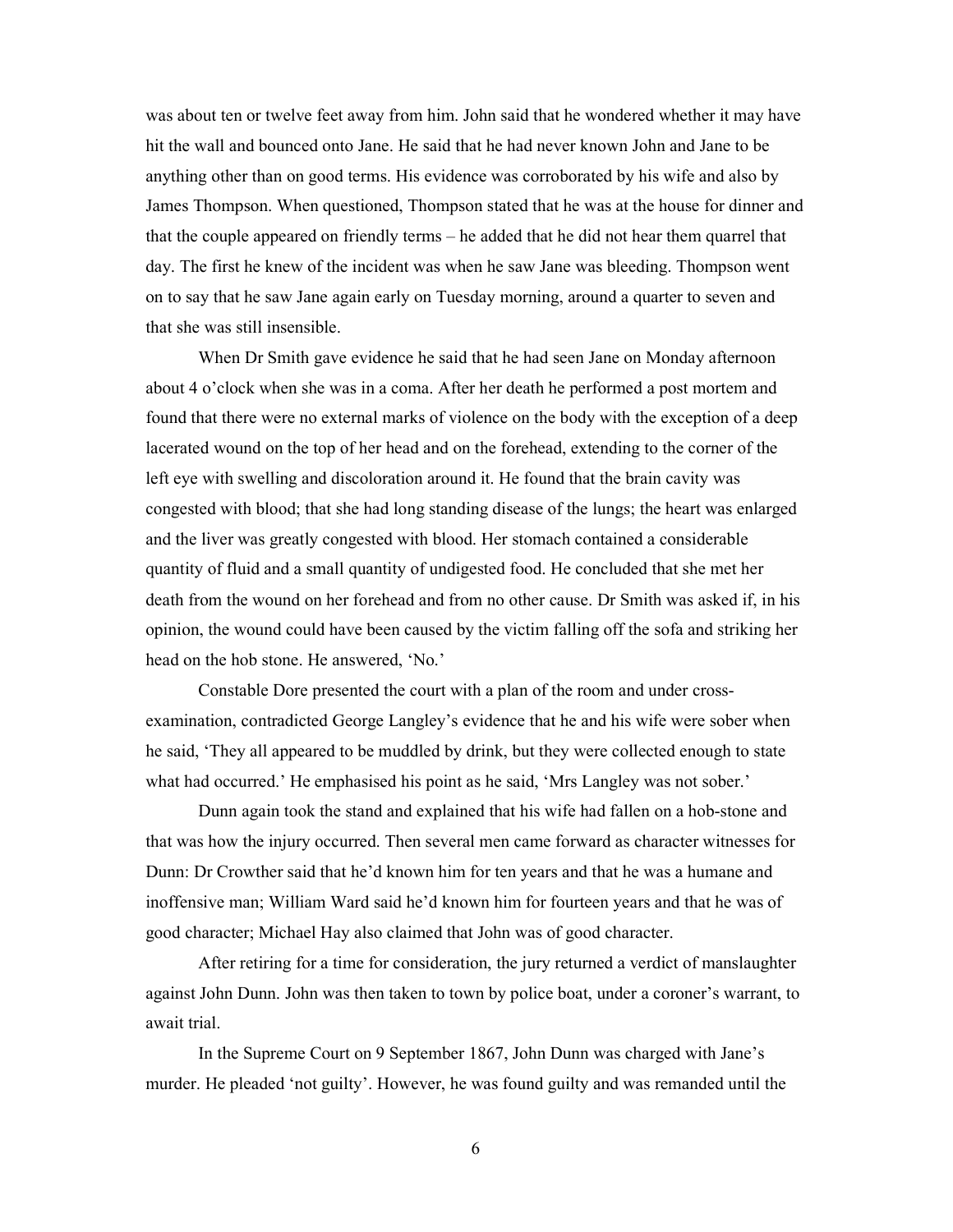following day for sentencing. The Tasmanian Times published a lengthy report of the judge's

sentencing.

Supreme Court, 10 September 1867 (Before His Honor Sir Valentine Fleming, Knight, Chief Justice and common juries of twelve). The Attorney General Prosecutor. John Dunn, convicted of the manslaughter of his wife, was brought up for sentence. The prisoner said he was quite innocent. His Honor said that the man had been tried by an impartial and a just jury, of whom, if he had been one, he should have come to the same conclusion. The prisoner had been guilty of a cruel and barbarous act. The favourable point on his behalf was the character had had received as a humane and inoffensive man. So no doubt he was when sober, but when stimulated by drink he became dangerous, and under its influence he deprived his wife of life, as the learned judge believed he would not have done so if he was sober. Sentence 8 years imprisonment.

References

Convict records CON40/1/2 CON19/1/2 CON52/1/2 McAvoy, B, 5 November 1842 to 13 May 1843, Ship's Surgeon's journal, *Margaret* Mould, J, May to August 1843, Ship's Surgeon journal, Margaret

Newspapers The Cornwall Chronicle, 14 August 1867 (p.6) The Courier, Hobart, 21 April 1843 The Courier, Hobart, 2 June, 1843 Lloyds Illustrated London Newspaper, London, 1 January, 1843 Mercury, Hobart, 12 August 1867 (p.2); 10 September 1867 (p.2); 11 September 1867 (p.2) The Tasmanian Times, Hobart, 10 September 1867

## Online

Hobart Weather. www.australia.com/en/facts/weather/hobart-weather .html Old Bailey online. https://www.oldbaileyonline.org . Trial 19 September 1842 Georgian London: http://www.georgianindex.net/London/squares/finsburySquare.html

Other Sources Bateson, C 1988. The Convict Ships - 1788-1868. Sydney: Library of Australian History